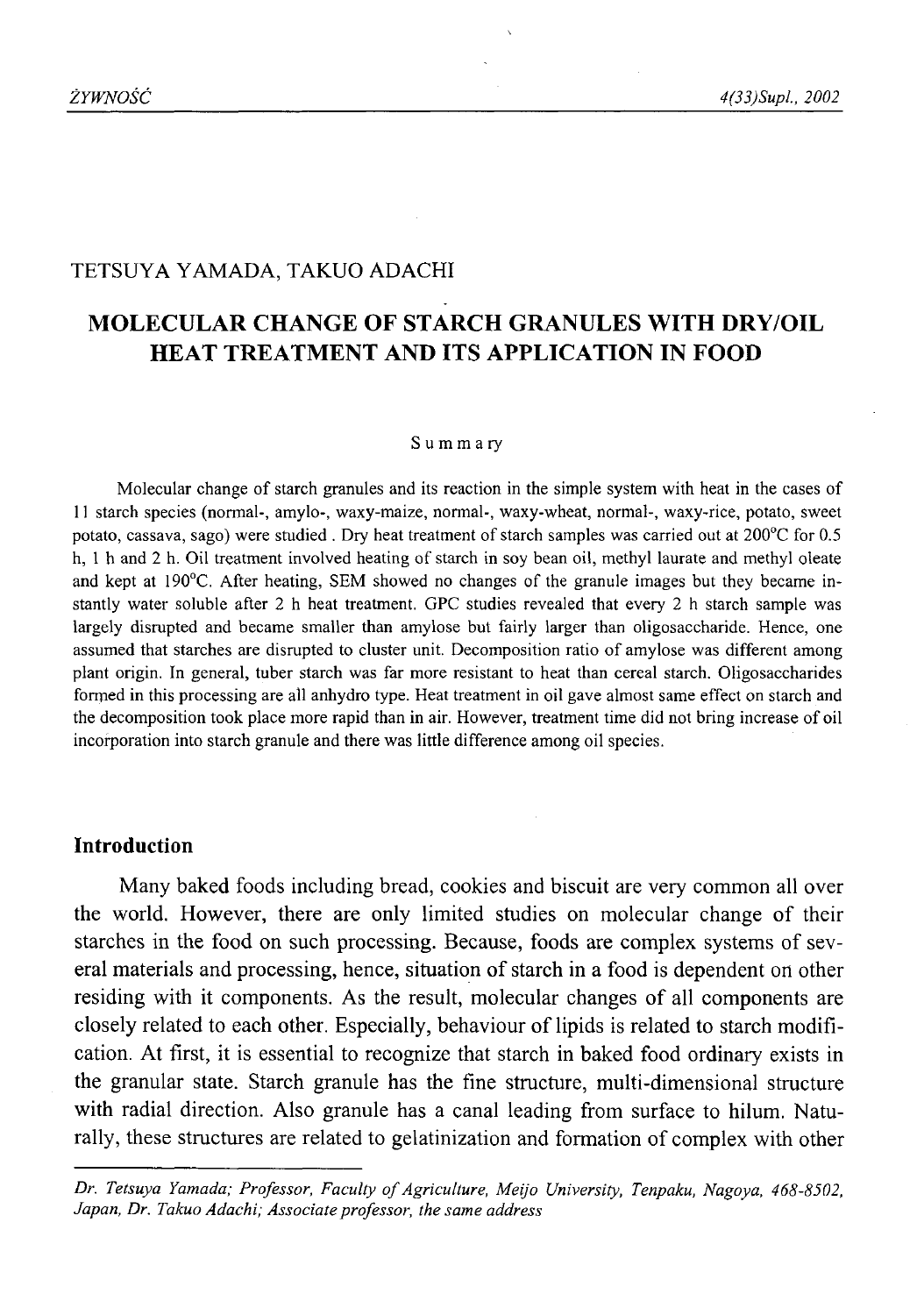components in processing. For example, we reported that there are more saturated fatty acids incorporated into starch granule as inclusion complex than unsaturated fatty acids when starch is treated with fatty acid mixture under ultra high pressure (700 MPa) [1]. Probably this observation might be related to amylose situation in granule with relation to that of amylopectin. This fact might affect physical property of food. Hence, it is difficult to study properties and behaviour of starch in food.

We have begun studies of starch and lipid in food processing from simple system and results of this study are presented in this report.

### **Materials and methods**

#### *Materials*

Ten species of starches were adopted, and they were, A) normal maize, B) amylomaize, C) waxy maize, D) wheat, E) normal rice, F) waxy rice, G) potato, H) sweet potato, I) cassava, J) sago.

#### *Methods*

Dry heat treatment: each starch sample (5g) was placed in Petri dish and covered with aluminum foil followed by maintaining samples at 200°C for 0.5 h, 1 h and 2 h.

Subsequently, samples in solution of 40% perchloric acid [2] were subjected to GPC analysis on Toyopearl HW-65 and HW-50 columns. The concentration of eluted saccharides in each fractionated tube was measured by means of the phenol-sulfuric acid method.

Iodine color reaction spectra patterns of the samples were also measured using the same solution.

Oil heat treatment was carried out as follows: Starch (300 mg) was suspended in a lipid (1 ml) (rape seed oil, methyl laurate and methyl oleate) in a small vials and ultrasonicated then maintained at 190°C in the oven. After such treatment, samples were centrifuged. Upper lipid layer was removed by decantation overnight, then, the incorporated amount of lipid was calculated by subtraction of starch weight from total weight. Lipid amount of inclusion complex in the sample was measured with gaschromatography. After removing the incorporated lipid with diethyl ether, the inclusion complex of lipid in amylose helices was extracted with chloroform-ethanol mixture (1:1), followed by gas-chromatographic determination.

Glucoamylase sensitivity of the sample was measured as following: The sample  $(100 \text{ mg})$  was suspended in water (20 ml), then it was kept at  $40^{\circ}$ C with gently shaking and glucoamylase solution (1 ml) (10 unit) was added stepwise. Amount of liberated glucose in the suspension was measured by the Sumner method.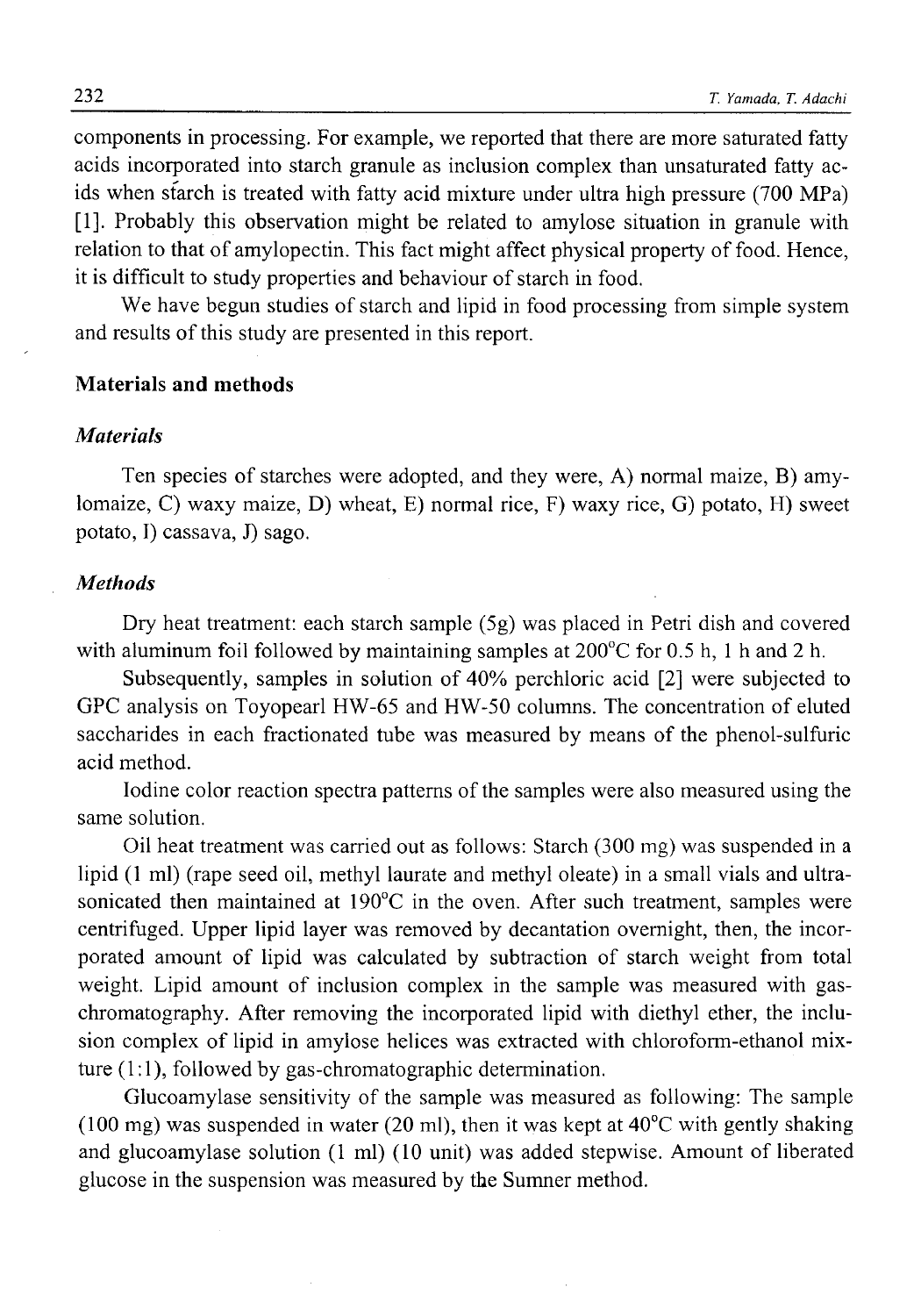Microscopic observation was carried under birefringent light on samples suspended in water, and electron scanning microscopic (SEM) pictures were taken after platinum coating.

Matrix Assisted Desorption Ionization-Time of Flight Type-Mass Spectroscopy (MALDI-TOF-MS) was measured by means of Voyager DE PRO System (Biosystems) after dispersion of samplse in 2,5-dihydroxy benzoic acid and sodium iodide solution.

### **Results and Discussion**

SEM images of all species suggested that starches did not change after dry/oil heat treatment except random, small cracks on surface of some granules.

Microscopic observation of dry heated starch samples are diversified. Relatively many species have dark cross until 1 h treatment except waxy type, but after heating for 2 h, all specimens but these of cassava lost this cross. In contrast samples treated for 2 h in oil retained this cross.

Fig. 1 shows the result of glucoamylase sensitivity of samples. All species but waxy type starches showed increasing with heating time sensitivity to such treatment whereas waxy type starches showed opposite behaviour.

It is known that glucoamylase acts from non-reducing end of glucan chain. Hence, if the end moiety of its chain changes to non-glucose, the chain can not be hydrolysed and remains in intact. Reduced ability to amylolysis, remarkable in waxy type starches resulted probably from its sensitivity to thermolysis. Because, amylopectin has a cluster structure forming crystalline regions, amorphous regions in amylopectin bound two or more clusters. When heat is applied to starch, the water (including bound water) in granule is removed. As the result, stress should occur in structure-forming material. The stress might especially occur in the part between crystalline region, namely in amorphous region, because, the crystalline region is well organized and rigid. Disruption of starch in food processing is due to hydrolysis with water, but this disruption by dry/oil heating is rather a pyrolysis, hence, it induces anhydro-type or double bond formation at the scission part.

Fig. 2 shows MALDI-TOF-MS of fragments formed in the sample on the treatment. This figure suggests that they are dehyroxy substances, but it is not certain which type of anhydro or double bond it presents. This result strongly supports former explanation of the reason of heat-induces decrease of waxy starches to amylolysis.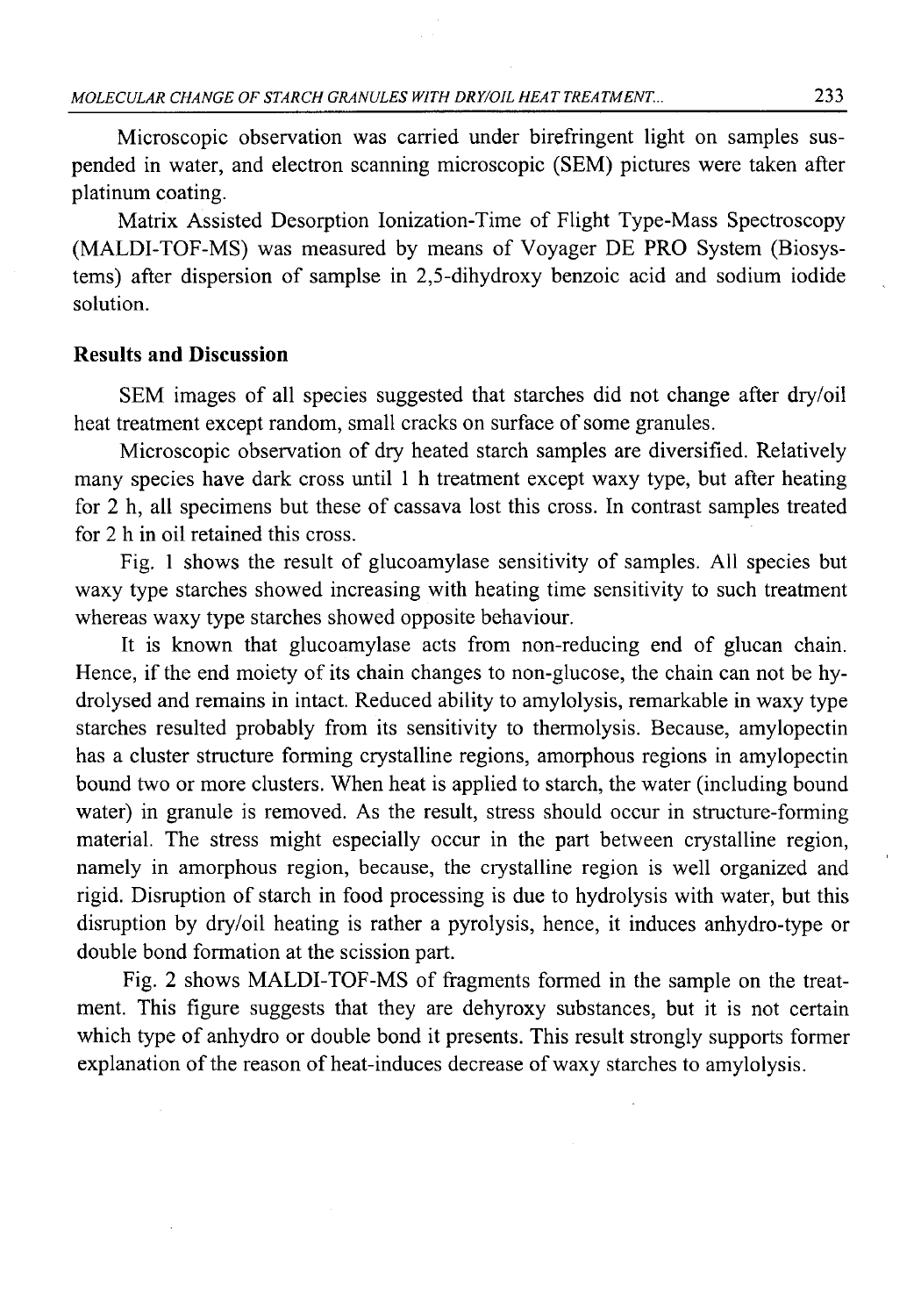

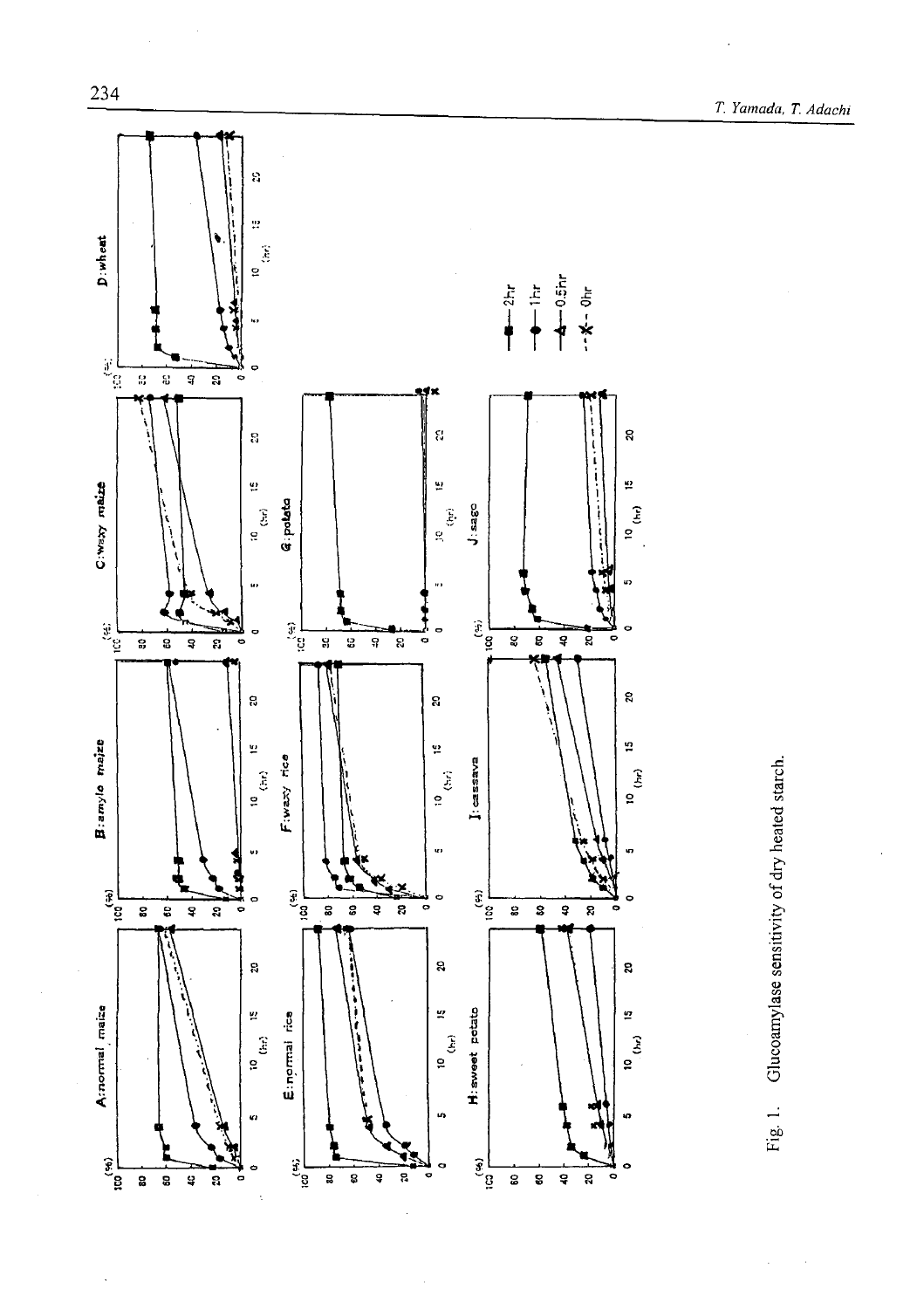

*PE Biosystems Voyager System 6117*



Fig. 2. MALDI-TOF-MS Spectra of dry heated starch (normal maize): A: Wide range spectrum, B: Detail spectrum of small size fragment.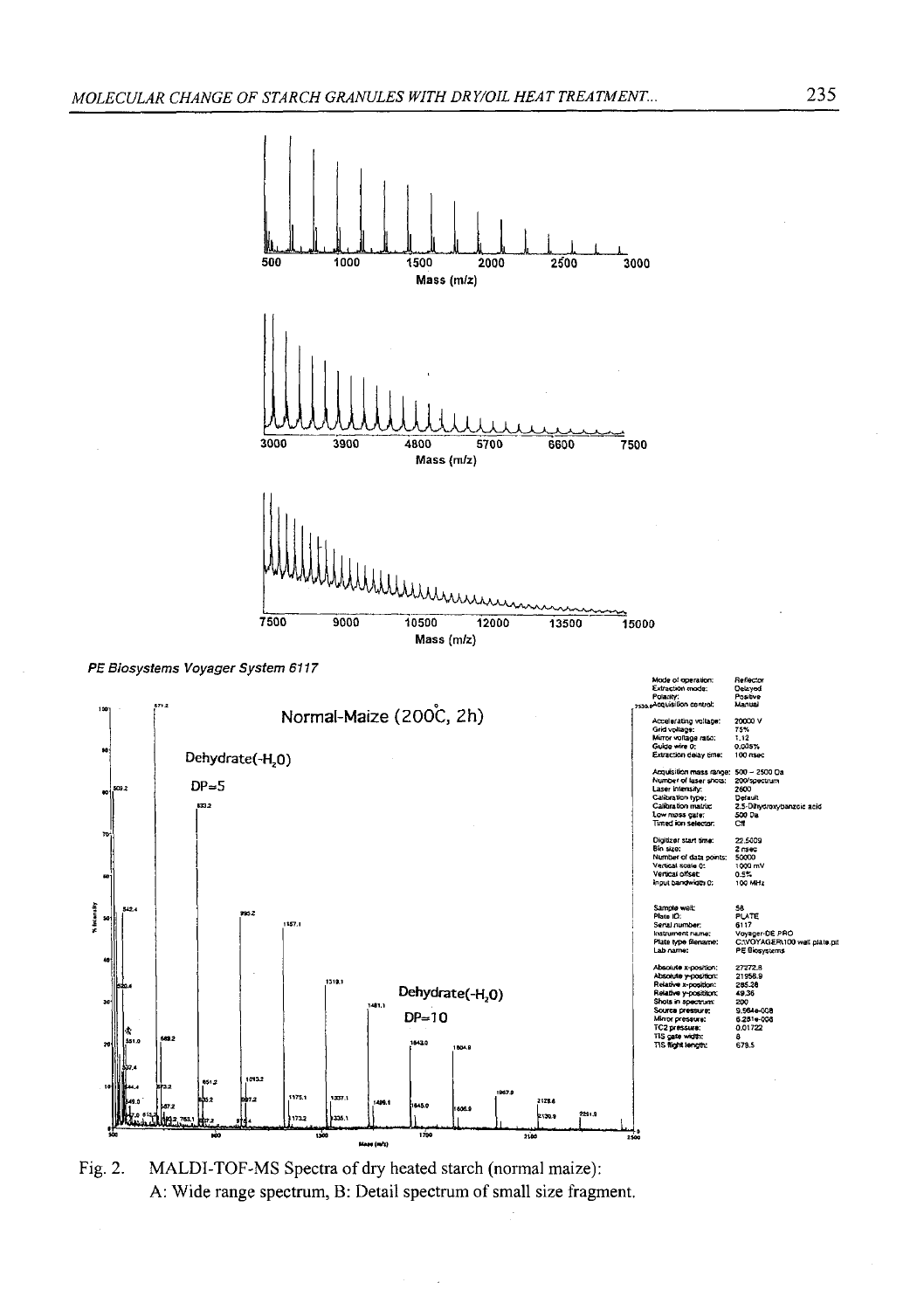Table 1

|            | ε680<br>normal maize                              |                | Ratio(%)        | λmax            | ελmax | Ratio(%)        |
|------------|---------------------------------------------------|----------------|-----------------|-----------------|-------|-----------------|
| A          | 0hr                                               | 0.284          | 100             | 595.0~605.0     | 0.344 | 100             |
|            | 1hr                                               | 0.078          | 27(73)          | 590             | 0.105 | 30(70)          |
|            | 2 <sub>hr</sub>                                   | 0.062          | 22(78)          | 475             | 0.024 | 7(93)           |
|            | amylo maize                                       | ε680           | Ratio (%)       | λmax            | ελmax | Ratio(%)        |
| в          | 0hr                                               | 0.495          | 100             | 605             | 0.588 | 100             |
|            | 1hr                                               | 0.08           | 16(84)          | 575             | 0.127 | 21(79)          |
|            | 2 <sub>hr</sub>                                   | 0.047          | 9(91)           | 565             | 0.091 | 15(85)          |
| waxy maize |                                                   | ε680           | Ratio(%)        | λmax            | ελmax | Ratio(%)        |
| C          | Ohr                                               | 0.056          | 100             | 450             | 0.174 | 100             |
|            | 1hr                                               | 0.015          | 28(72)          | 535.0~540.0     | 0.042 | 24(76)          |
|            | 2 <sub>hr</sub>                                   | 0.01           | 18(82)          | 530.0~535.0     | 0.033 | 19(81)          |
|            | wheat                                             | ε680           | Ratio(%)        | $\lambda$ max   | ελmax | Ratio(%)        |
|            | 0 <sub>hr</sub>                                   | 0.309          | 100             | $610.0 - 615.0$ | 0.345 | 100             |
| D          | 1hr                                               | 0.091          | 29(71)          | 595             | 0.118 | 34(66)          |
|            | 2 <sub>hr</sub>                                   | 0.073          | 23(77)          | 585             | 0.105 | 30(70)          |
|            | normal rice                                       | ε680           | Ratio(%)        | $\lambda$ max   | ελmax | Ratio(%)        |
| E          | 0hr                                               | 0.172          | 100             | 590.0~605.0     | 0.211 | 100             |
|            | 1hr                                               | 0.048          | 28(72)          | 570             | 0.077 | 36(76)          |
|            | 2 <sub>hr</sub>                                   | 0.032          | 18(82)          | $565.0 - 570.0$ | 0.058 | 27(73)          |
| waxy rice  |                                                   | ε680           | Ratio(%)        | $\lambda$ max   | ελmax | Ratio(%)        |
|            | 0hr                                               | 0.059          | 100             | 450             | 0.144 | 100             |
| F          | 1 <sub>hr</sub>                                   | 0.015          | 25(75)          | 540.0~545.0     | 0.035 | 24(76)          |
|            | 2 <sub>hr</sub>                                   | 0.009          | 15(85)          | 520             | 0.34  | 23(77)          |
| potato     |                                                   | ε680           | Ratio(%)        | $\lambda$ max   | ελmax | Ratio(%)        |
|            | 0hr                                               | 0.295          | 100             | 600             | 0.351 | 100             |
| G          | 1hr                                               | 0.128          | 25(75)          | 595             | 0.159 | 45(55)          |
|            | 2 <sub>hr</sub>                                   | 0.069          | 15(85)          | 580             | 0.107 | 30(70)          |
|            | ελmax<br>ε680<br>Ratio(%)<br>λmax<br>sweet potato |                |                 |                 |       |                 |
|            | 0hr                                               | 0.234          | 100             | 605             | 0.275 | Ratio(%)<br>100 |
| H          | 1hr                                               | 0.106          | 45(55)          | 595.0~600.0     | 0.132 | 48(52)          |
|            | 2 <sub>hr</sub>                                   | 0.06           | 25(75)          | 580             | 0.089 | 32(68)          |
| cassava    |                                                   | ε680           | Ratio(%)        | λmax            | ελmax | Ratio(%)        |
|            | 0hr                                               | 0.221          | 100             | 600.0~605.0     | 0.257 | 100             |
| I          | 1hr                                               | 0.083          | 37(63)          | 590.0~595.0     | 0.107 | 41(59)          |
|            | 2hr                                               | 0.071          | 32(68)          | 590             | 0.095 | 39(64)          |
|            |                                                   | ε680           |                 | λmax            | ελmax | Ratio(%)        |
| J          | sago<br>0hr                                       | 0.295          | Ratio(%)<br>100 | 605.0~610.0     | 0.323 | 100             |
|            |                                                   |                |                 |                 | 0.099 | 30(70)          |
|            | 1hr<br>$\overline{2}$ hr                          | 0.075<br>0.047 | 25(75)          | 585<br>580      | 0.072 | 22(78)          |
|            |                                                   |                | 16(84)          |                 |       |                 |

## Decomposition rate of amylose in starch granule with dry heat treatment

l,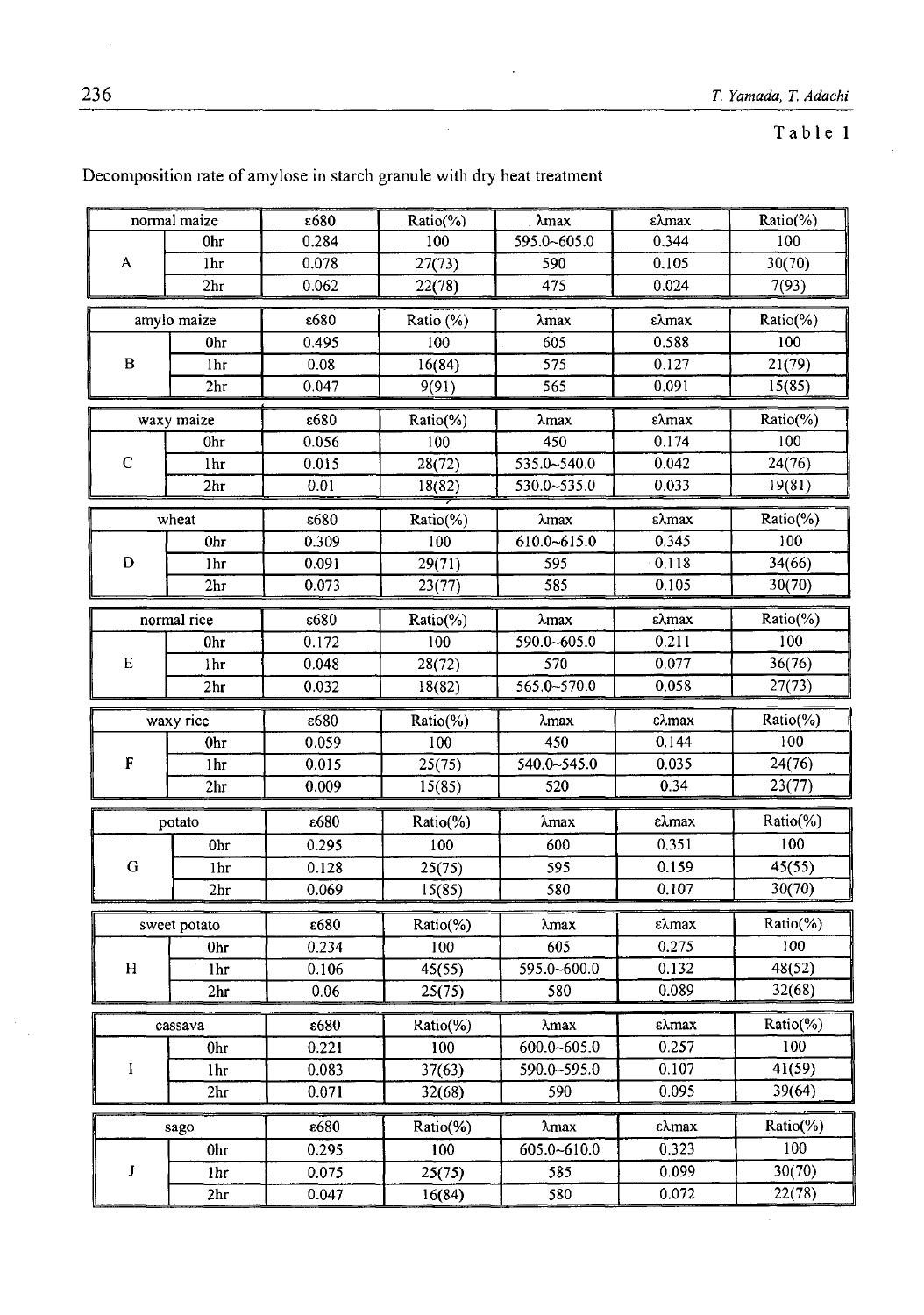

**Fig. 3. GPC Profiles of dry heated starches on Toyopearl HW-65.**

 $\sim 10$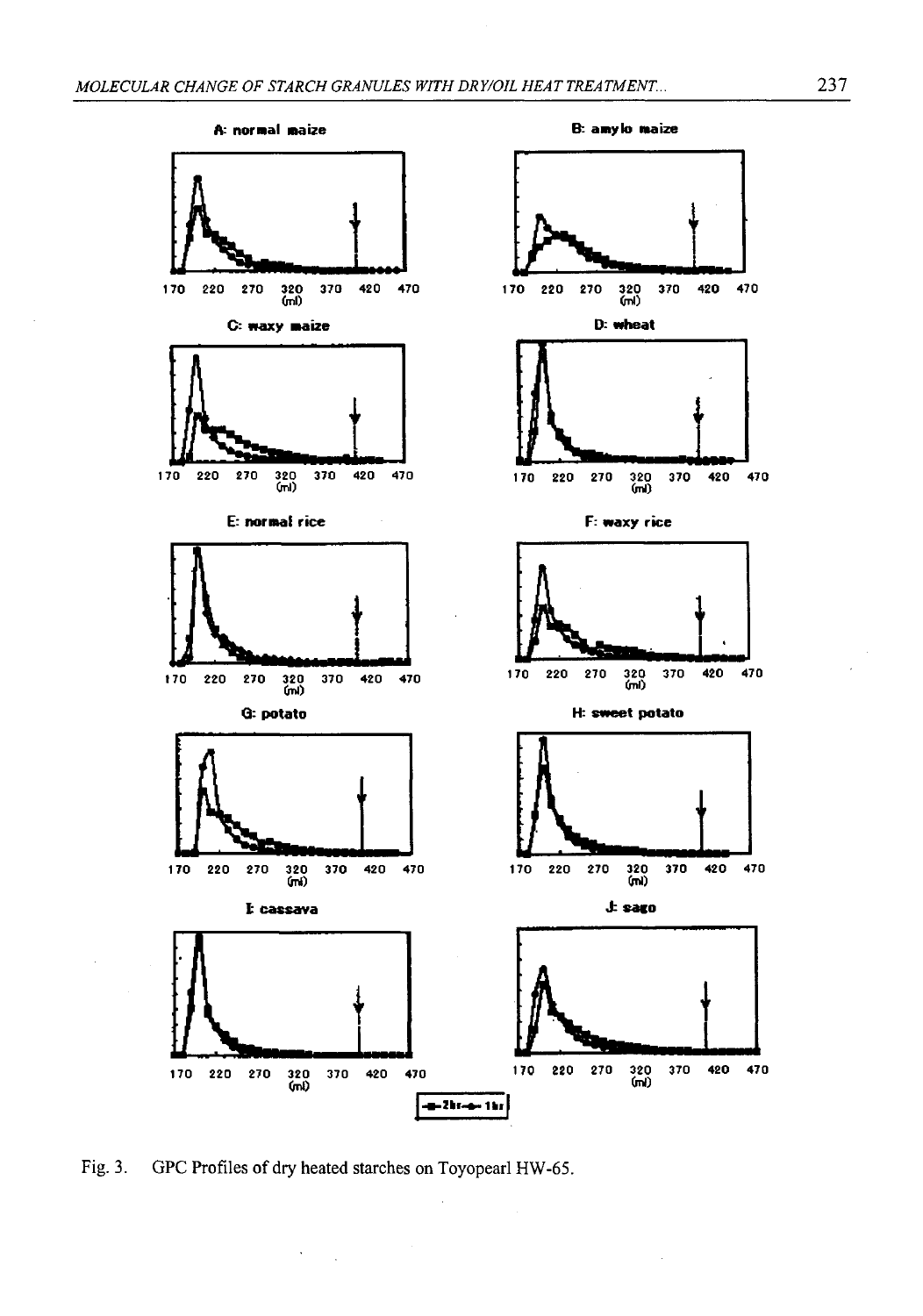Table 1 shows amylose decomposition rate estimated with iodine color reaction. Amylose in root starches is more resistant to heat than that in cereal starch, and amylo maize starch is the most sensitive to the heat treatment. It is well known that there is more lipids included in amylose of cereal starch than in amylose of root starches and lipids readily form peroxide with heat in open air. Hence, it is suggested that amylose in cereal starches decompose more readily from amylose of root starches.

Fig. 3 shows GPC profiles of dry heated starches on Toyo-pearl HW-65. Decomposition of starch progressed with the heating time, and peaks finally converged to one peak at the end of elution pattern indicating that its molecular size corresponds to a species of lower molecular weight than amylose.

Table 2-A

| heating time(min)                |            | $\Omega$     | 20  | 40   | 60  | 120 |
|----------------------------------|------------|--------------|-----|------|-----|-----|
| Normal maize                     | weight(mg) | 144          | 126 | 109  | 85  | 97  |
|                                  |            | $\Omega$     | 20  | 40   | 60  | 120 |
| heating time(min)<br>Amylo maize |            | 178          | 110 | 90   | 95  | 106 |
|                                  | weight(mg) |              |     |      |     |     |
| heating time(min)                |            | $\theta$     | 20  | 40   | 60  | 120 |
| Waxy maize                       | weight(mg) | 203          | 141 | 122  | 110 | 94  |
| heating time(min)                |            | $\theta$     | 20  | 40   | 60  | 120 |
| Wheat                            | weight(mg) | 125          | 84  | 74   | 71  | 79  |
| heating time(min)                |            | $\theta$     | 20  | 40   | 60  | 120 |
| Normal rice                      | weight(mg) | 276          | 281 | 123  | 198 | 131 |
| heating time(min)                |            | $\Omega$     | 20  | 40   | 60  | 120 |
| Waxy rice                        | weight(mg) | 305          | 209 | 204  | 207 | 228 |
| heating time(min)                |            | $\theta$     | 20  | 40   | 60  | 120 |
| Potato                           | weight(mg) | 54           | 13  | $-8$ | 1   | 17  |
| heating time(min)                |            | $\Omega$     | 20  | 40   | 60  | 120 |
| Sweet potato                     | weight(mg) | 158          | 127 | 91   | 79  | 100 |
| heating time(min)                |            | $\mathbf{0}$ | 20  | 40   | 60  | 120 |
| Cassava                          | weight(mg) | 107          | 142 | 108  | 107 | 114 |
| heating time(min)                |            | $\theta$     | 20  | 40   | 60  | 120 |
| Sago<br>weight(mg)               |            | 159          | 44  | 43   | 41  | 66  |

Incorporation amount of lipid to starch granule suspended in lipid with heat treatment (soybean oil)

starch: 300 mg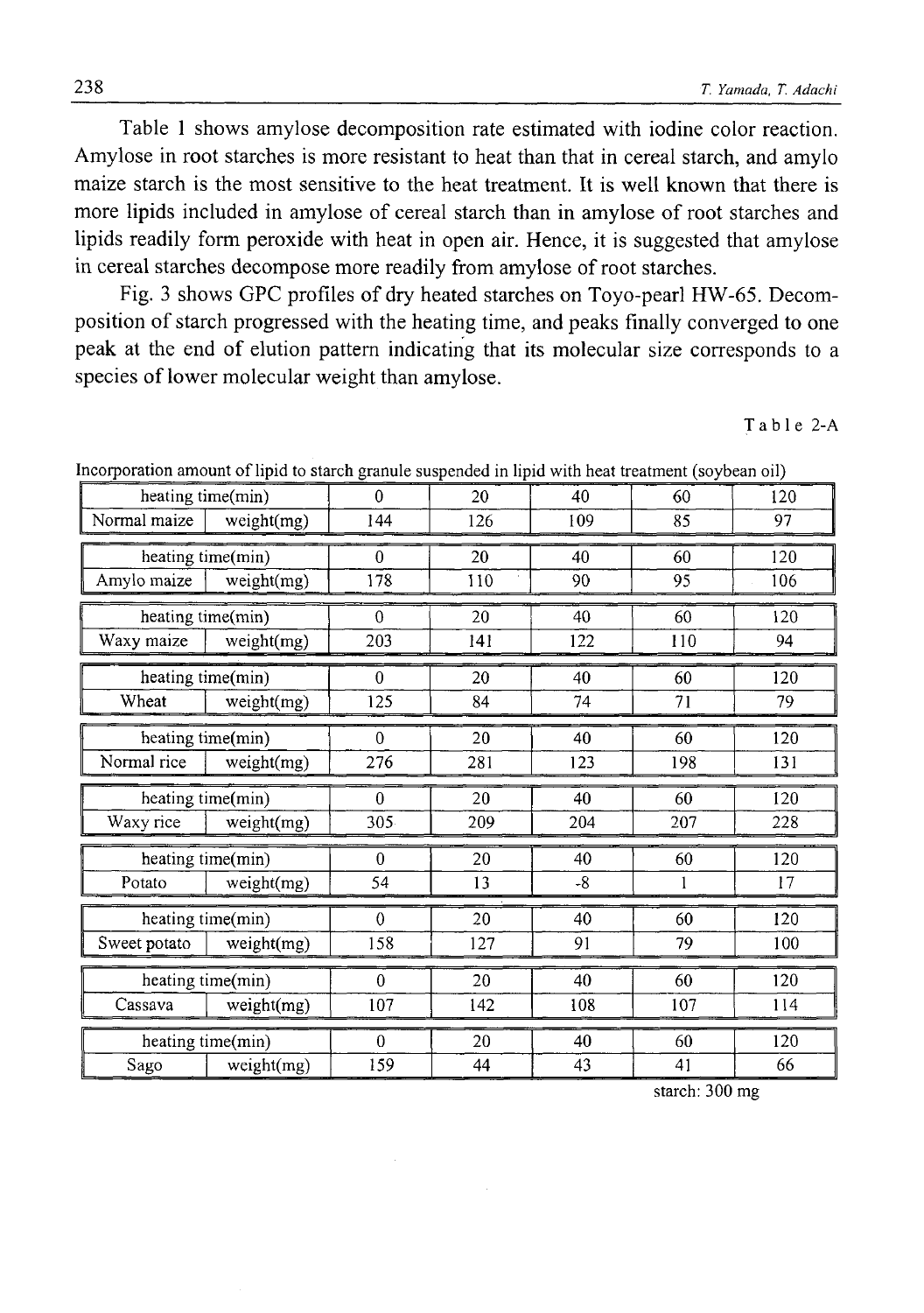### Table 2-B

| heating time(min) |            | $\theta$ | 20             | 40              | 60                       | 120 |
|-------------------|------------|----------|----------------|-----------------|--------------------------|-----|
| Normal maize      | weight(mg) | 193      | 136            | 134             | 128                      | 104 |
| heating time(min) |            | $\theta$ | 20             | 40              | 60                       | 120 |
| Amylo maize       | weight(mg) |          | 128            | 112             | 121                      | 116 |
| heating time(min) |            | $\Omega$ | 20             | 40              | 60                       | 120 |
| Waxy maize        | weight(mg) | 202      | 141            | 145             | 122                      | 98  |
| heating time(min) |            | $\Omega$ | 20             | 40 <sup>°</sup> | 60                       | 120 |
| Wheat             | weight(mg) | 159      | 121            | 112             | 112                      | 107 |
| heating time(min) |            | $\theta$ | 20             | 40              | 60                       | 120 |
| Normal rice       | weight(mg) | 260      | 203            | 217             | 237                      | 198 |
| heating time(min) |            | $\Omega$ | 20             | 40              | 60                       | 120 |
| Waxy rice         | weight(mg) | 256      | 238            | 236             | 210                      | 192 |
| heating time(min) |            | $\Omega$ | 20             | 40              | 60                       | 120 |
| Potato            | weight(mg) | 90       | $\overline{2}$ | 28              | $-22$                    | 41  |
| heating time(min) |            | $\theta$ | 20             | 40              | 60                       | 120 |
| Sweet potato      | weight(mg) | 176      | 133            | 120             | 96                       | 96  |
| heating time(min) |            | $\Omega$ | 20             | 40              | 60                       | 120 |
| Cassava           | weight(mg) | 144      | 134            | 89              | 109                      | 89  |
| heating time(min) |            | $\theta$ | 20             | 40              | 60                       | 120 |
| Sago              | weight(mg) | 88       | 59             | 66              | 35                       | 25  |
|                   |            |          |                |                 | starch: $300 \text{ ma}$ |     |

Incorporation amount of lipid to starch granule suspended in lipid with heat treatment (methyl oleate)

starch: 300 mg

However, GPC profiles of samples on HW-50 shown in Fig. 4 show that some fragments of the samples eluted at top position of the pattern. This fact indicates that these fragments are not so small. Results observed in Fig. 4 and Fig. 3 imply the same conclusion that major fragmentation might occur at amorphous region in amylopectin. Localisation of amylose in starch granule is still uncertain. Therefore, the problem whether amylose might form crystalline regions can not be solved. If amylose might form such regions, decomposition should be affected by amylopectin decomposition. Incorporation amount of lipid into the oil heated starch sample is shown in Table 2. Initial water content in starch should change with heat and approaches zero. Hence, the starch weight at each stage should be corrected but it is impossible.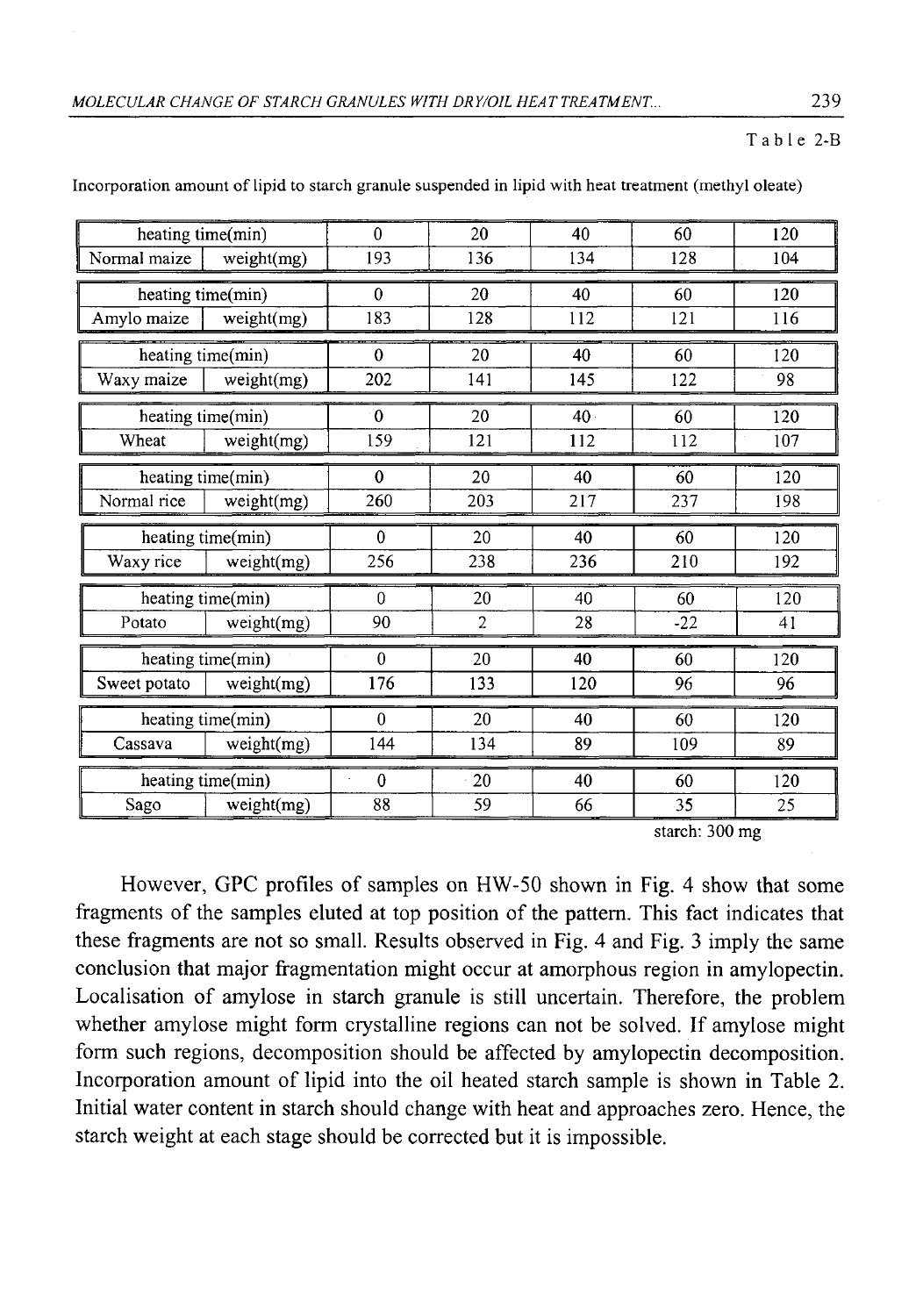

**Fig. 4. GPC Profiles of dry heated starches on Toyopearl HW-50.**